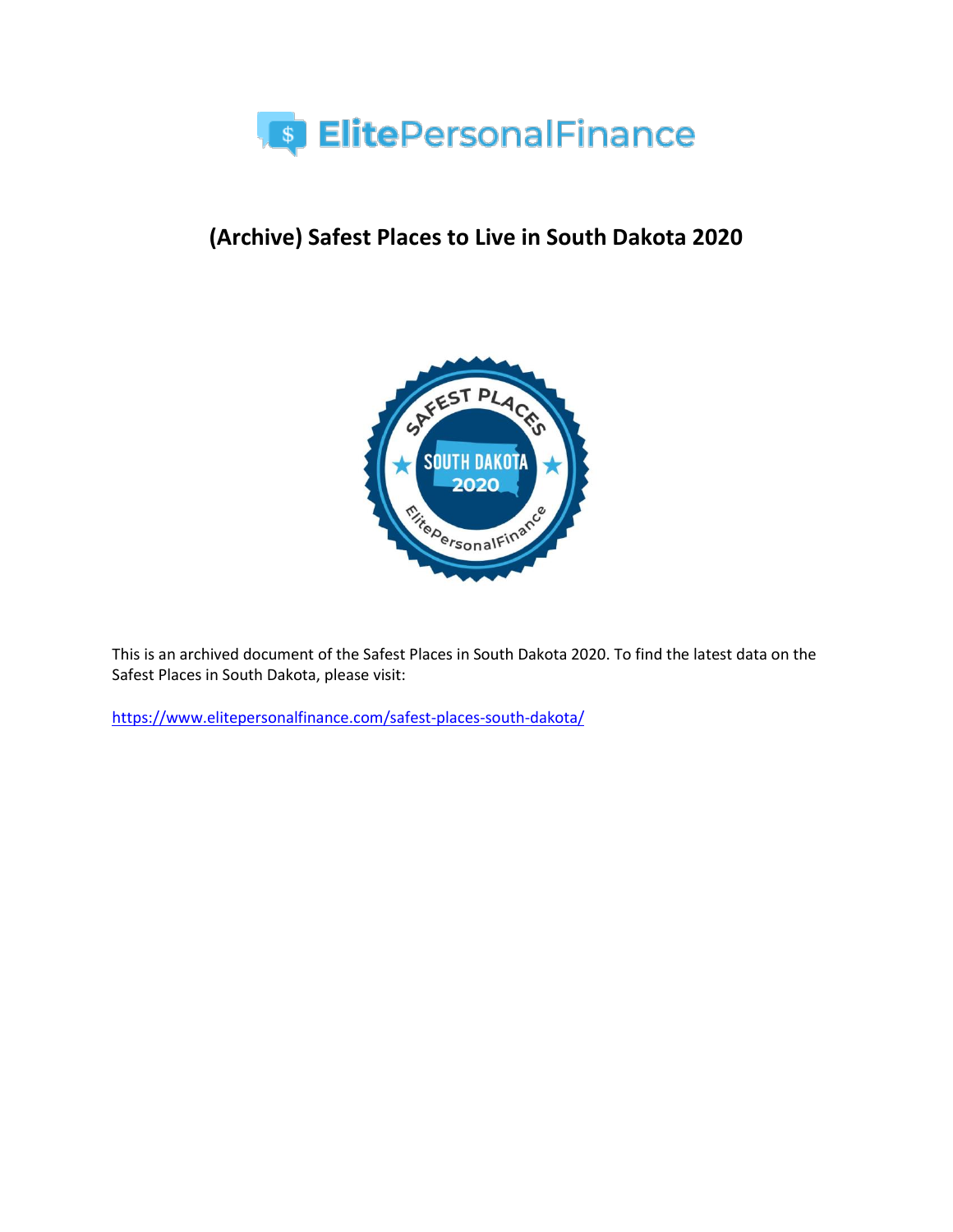### **20 Safest Places in South Dakota 2020**

| Rank           | City                  |            | Total            |       |
|----------------|-----------------------|------------|------------------|-------|
|                |                       | Population | Number           | Crime |
|                |                       |            | of               | Score |
|                |                       |            | Crimes           |       |
| $\mathbf{1}$   | Tyndall               | 1041       | $\overline{0}$   | 0,00  |
| 2              | Platte                | 1278       | $\boldsymbol{0}$ | 0,00  |
| 3              | Parkston              | 1495       | $\overline{0}$   | 0,00  |
| $\overline{4}$ | Webster               | 1757       | $\overline{0}$   | 0,00  |
| 5              | Springfield           | 1936       | $\overline{0}$   | 0,00  |
| 6              | North Sioux City 2821 |            | 1                | 0,35  |
| 7              | Summerset             | 2690       | $\mathbf{1}$     | 0,37  |
| 8              | Miller                | 1361       | $\mathbf{1}$     | 0,73  |
| 9              | Deadwood              | 1305       | $\mathbf{1}$     | 0,77  |
| 10             | Freeman               | 1286       | $\mathbf{1}$     | 0,78  |
| 11             | Sisseton              | 2395       | $\overline{2}$   | 0,84  |
| 12             | Beresford             | 1944       | $\overline{2}$   | 1,03  |
| 13             | <b>Brandon</b>        | 10107      | 11               | 1,09  |
| 14             | Madison               | 7441       | 10               | 1,34  |
| 15             | Tea                   | 5725       | 8                | 1,40  |
| 16             | <b>Brookings</b>      | 24206      | 46               | 1,90  |
| 17             | Clark                 | 1035       | $\overline{2}$   | 1,93  |
| 18             | Lead                  | 2957       | 6                | 2,03  |
| 19             | Spearfish             | 11763      | 25               | 2,13  |
| 20             | Canton                | 3481       | 8                | 2,30  |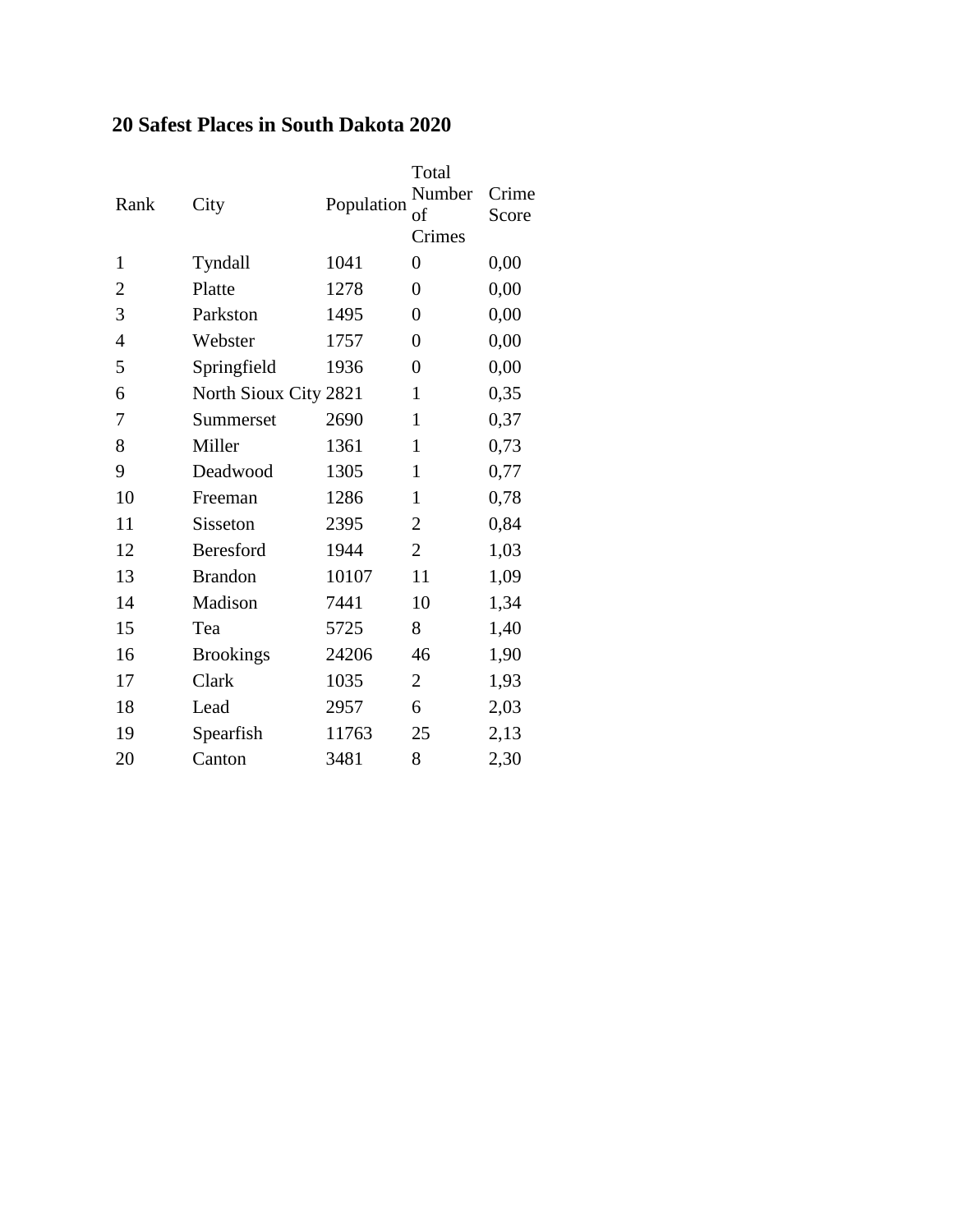# **Under 3,000 Residents**

| Rank           | City                  | Population | Total<br>Number<br>of<br>Crimes | Crime<br>Score |
|----------------|-----------------------|------------|---------------------------------|----------------|
| $\mathbf{1}$   | Hermosa               | 396        | $\overline{0}$                  | 0,00           |
| $\overline{2}$ | Faith                 | 417        | $\boldsymbol{0}$                | 0,00           |
| 3              | Rosholt               | 424        | $\boldsymbol{0}$                | 0,00           |
| $\overline{4}$ | <b>Burke</b>          | 586        | $\boldsymbol{0}$                | 0,00           |
| 5              | Avon                  | 597        | $\overline{0}$                  | 0,00           |
| 6              | Menno                 | 618        | $\boldsymbol{0}$                | 0,00           |
| 7              | Tripp                 | 630        | $\boldsymbol{0}$                | 0,00           |
| 8              | Kimball               | 677        | $\boldsymbol{0}$                | 0,00           |
| 9              | Alcester              | 727        | $\boldsymbol{0}$                | 0,00           |
| 10             | Viborg                | 768        | $\overline{0}$                  | 0,00           |
| 11             | Philip                | 785        | $\boldsymbol{0}$                | 0,00           |
| 12             | Scotland              | 814        | $\boldsymbol{0}$                | 0,00           |
| 13             | Centerville           | 868        | $\boldsymbol{0}$                | 0,00           |
| 14             | Whitewood             | 949        | $\boldsymbol{0}$                | 0,00           |
| 15             | Tyndall               | 1041       | $\overline{0}$                  | 0,00           |
| 16             | Platte                | 1278       | $\boldsymbol{0}$                | 0,00           |
| 17             | Parkston              | 1495       | $\boldsymbol{0}$                | 0,00           |
| 18             | Webster               | 1757       | $\boldsymbol{0}$                | 0,00           |
| 19             | Springfield           | 1936       | $\boldsymbol{0}$                | 0,00           |
| 20             | North Sioux City 2821 |            | $\mathbf{1}$                    | 0,35           |
| 21             | Summerset             | 2690       | $\mathbf{1}$                    | 0,37           |
| 22             | Miller                | 1361       | $\mathbf{1}$                    | 0,73           |
| 23             | Deadwood              | 1305       | 1                               | 0,77           |
| 24             | Freeman               | 1286       | $\mathbf{1}$                    | 0,78           |
| 25             | Sisseton              | 2395       | 2                               | 0,84           |
| 26             | Beresford             | 1944       | 2                               | 1,03           |
| 27             | Clark                 | 1035       | 2                               | 1,93           |
| 28             | Jefferson             | 495        | $\mathbf{1}$                    | 2,02           |
| 29             | Lead                  | 2957       | 6                               | 2,03           |
| 30             | Kadoka                | 711        | 2                               | 2,81           |
| 31             | Wagner                | 1589       | 6                               | 3,78           |
| 32             | Flandreau             | 2332       | 9                               | 3,86           |
| 33             | Murdo                 | 447        | $\overline{2}$                  | 4,47           |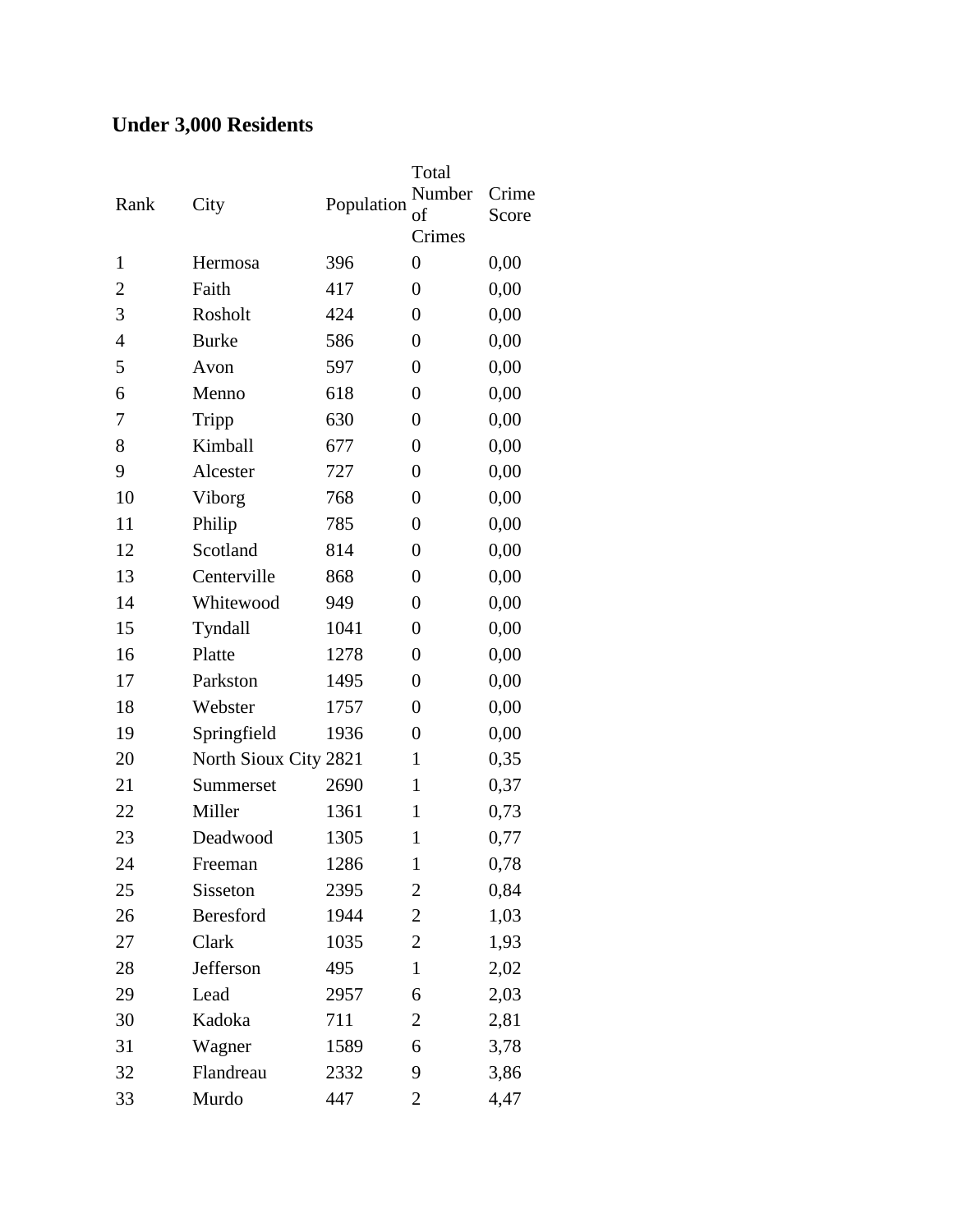| 34 | Winner      | 2832 | 13. | 4,59  |
|----|-------------|------|-----|-------|
| 35 | Chamberlain | 2388 | 19  | 7.96  |
| 36 | Martin      | 1066 | 16  | 15,01 |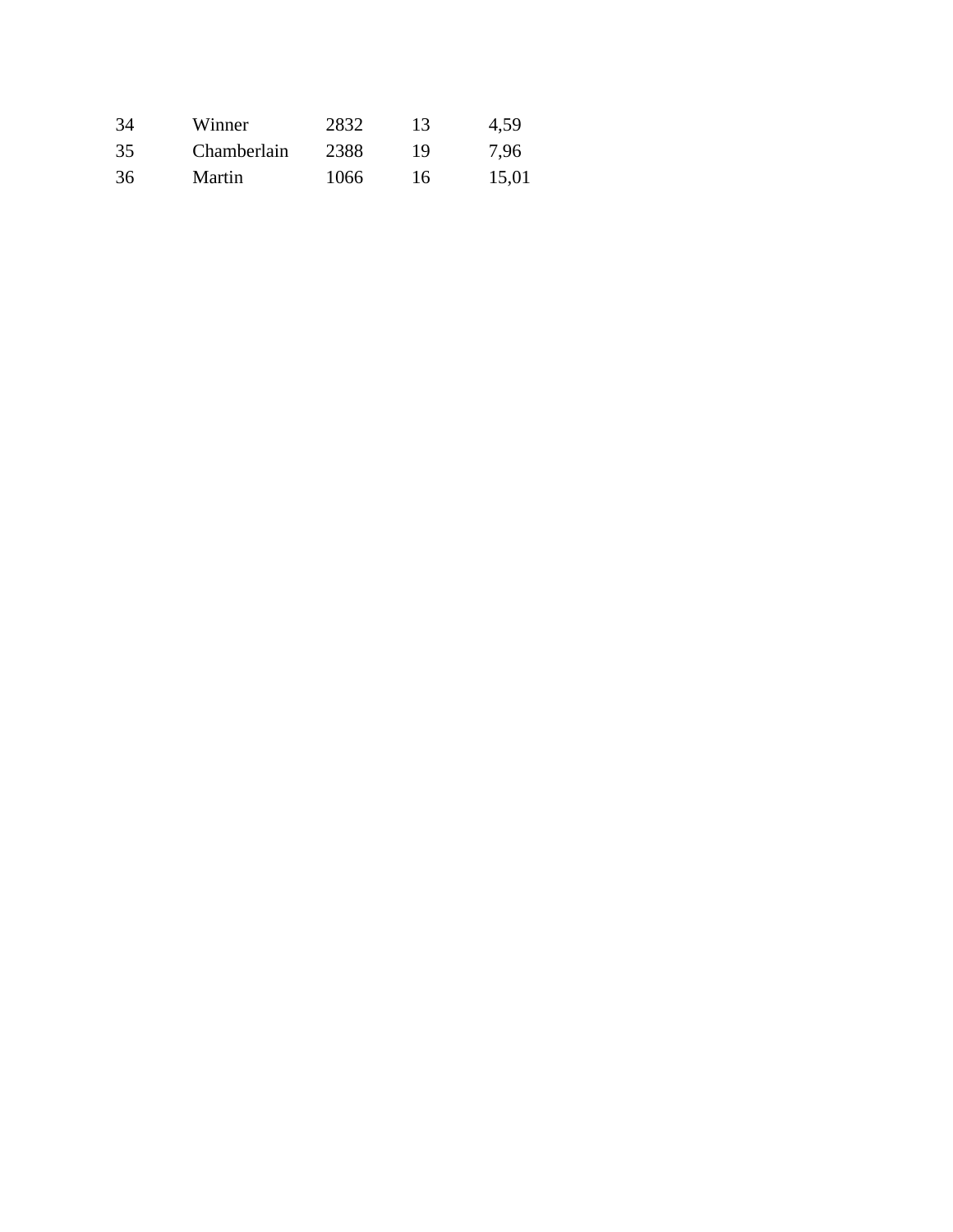# **3,000 – 10,000 Residents**

| Rank | City               | Population | Total<br>Number<br>of<br>Crimes | Crime<br>Score |
|------|--------------------|------------|---------------------------------|----------------|
|      | Madison            | 7441       | 10                              | 1,34           |
| 2    | Tea                | 5725       | 8                               | 1,40           |
| 3    | Canton             | 3481       | 8                               | 2,30           |
| 4    | Belle Fourche 5544 |            | 13                              | 2,34           |
| 5    | Sturgis            | 6949       | 21                              | 3,02           |
| 6    | <b>Hot Springs</b> | 3426       | 11                              | 3,21           |
|      | Box Elder          | 9761       | 43                              | 4,41           |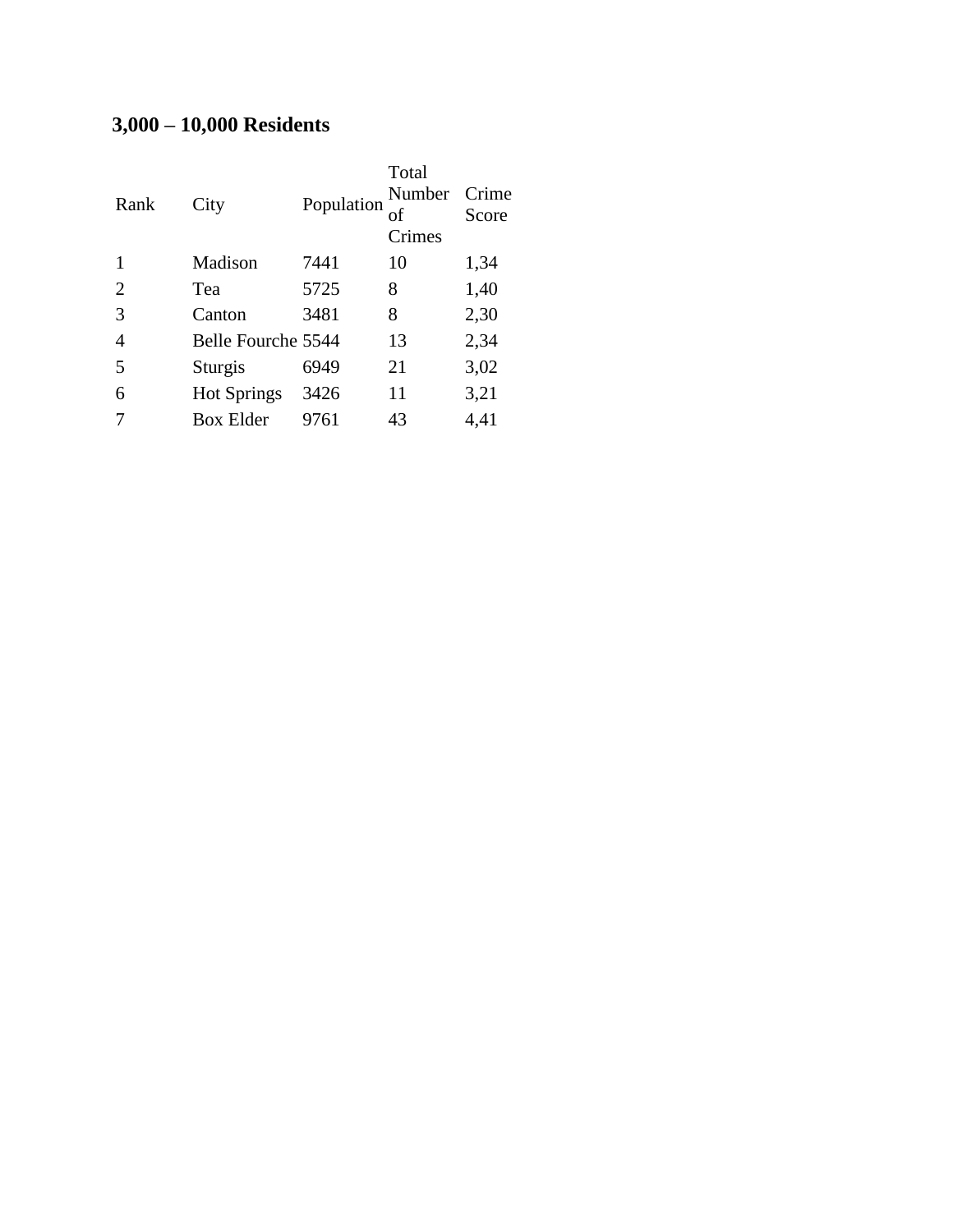# **10,000 – 30,000 Residents**

| Rank | City             | Population | Total<br>Number<br>οf<br>Crimes | Crime<br>Score |
|------|------------------|------------|---------------------------------|----------------|
| 1    | <b>Brandon</b>   | 10107      | 11                              | 1,09           |
| 2    | Brookings 24206  |            | 46                              | 1,90           |
| 3    | Spearfish        | 11763      | 25                              | 2,13           |
| 4    | Vermillion 10804 |            | 26                              | 2,41           |
| 5    | Watertown 22323  |            | 67                              | 3,00           |
| 6    | Huron            | 13193      | 56                              | 4,24           |
| 7    | Aberdeen         | 28713      | 124                             | 4,32           |
| 8    | Pierre           | 14050      | 70                              | 4,98           |
| 9    | Yankton          | 14523      | 75                              | 5,16           |
| 10   | Mitchell         | 15653      | 81                              | 5,17           |